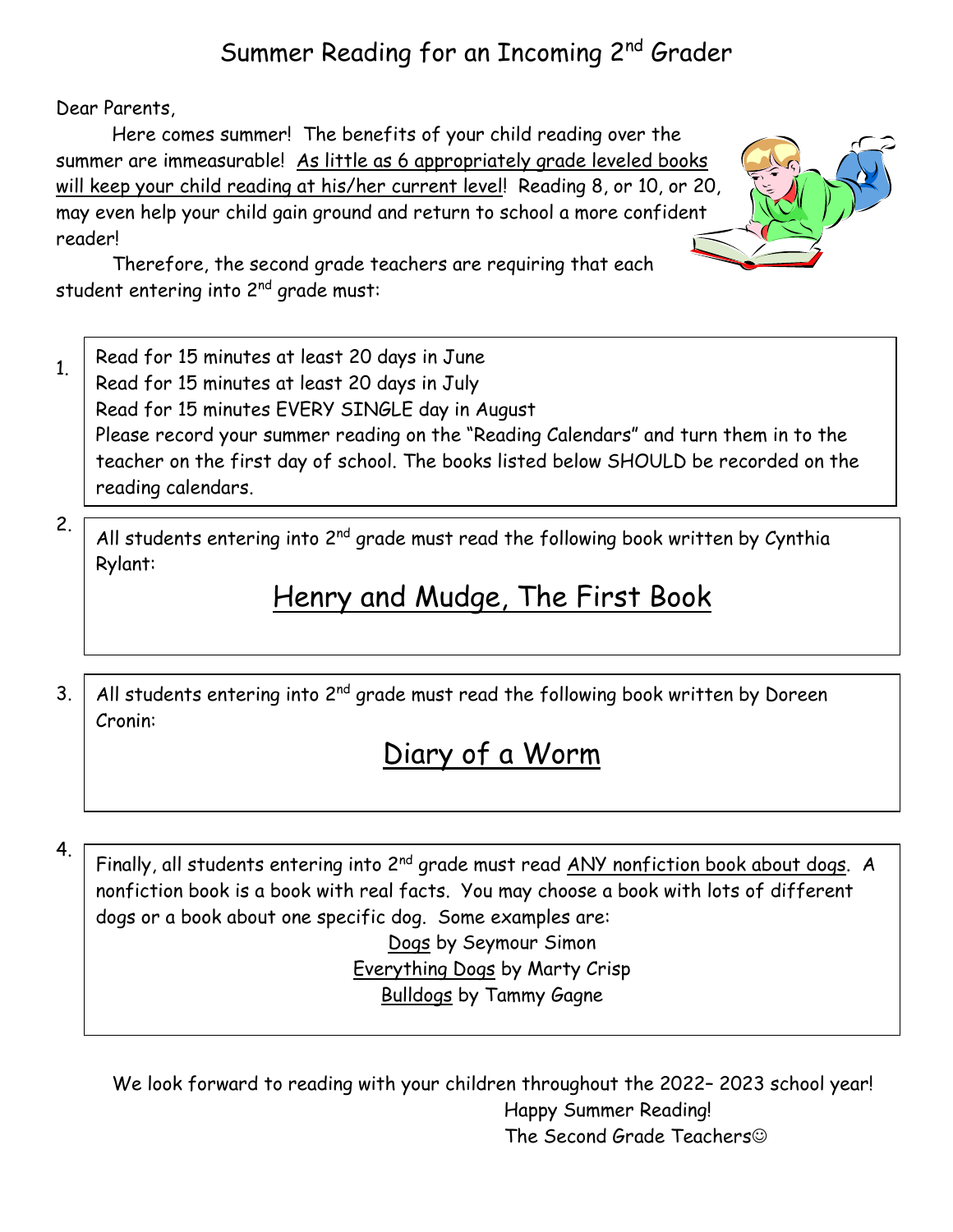#### Name \_\_\_\_\_\_\_\_\_\_\_\_\_\_\_\_\_\_\_\_\_\_\_\_\_\_\_\_\_\_\_\_\_\_\_\_\_\_\_\_\_\_\_\_\_\_\_\_\_\_\_\_\_\_\_\_

June Summer Reading Calendar – Read for 15 minutes at least 20 days.

| Date     | <b>Book Title</b> | Parent    |
|----------|-------------------|-----------|
|          |                   | Signature |
| $6 - 1$  |                   |           |
| $6 - 2$  |                   |           |
| $6 - 3$  |                   |           |
| $6 - 4$  |                   |           |
| $6 - 5$  |                   |           |
| $6 - 6$  |                   |           |
| $6 - 7$  |                   |           |
| $6 - 8$  |                   |           |
| $6 - 9$  |                   |           |
| $6 - 10$ |                   |           |
| $6 - 11$ |                   |           |
| $6 - 12$ |                   |           |
| $6 - 13$ |                   |           |
| $6 - 14$ |                   |           |
| $6 - 15$ |                   |           |
| $6 - 16$ |                   |           |
| $6 - 17$ |                   |           |
| $6 - 18$ |                   |           |
| $6 - 19$ |                   |           |
| $6 - 20$ |                   |           |
| $6 - 21$ |                   |           |
| $6 - 22$ |                   |           |
| $6 - 23$ |                   |           |
| $6 - 24$ |                   |           |
| $6 - 25$ |                   |           |
| $6 - 26$ |                   |           |
| $6 - 27$ |                   |           |
| $6 - 28$ |                   |           |
| $6 - 29$ |                   |           |
| $6 - 30$ |                   |           |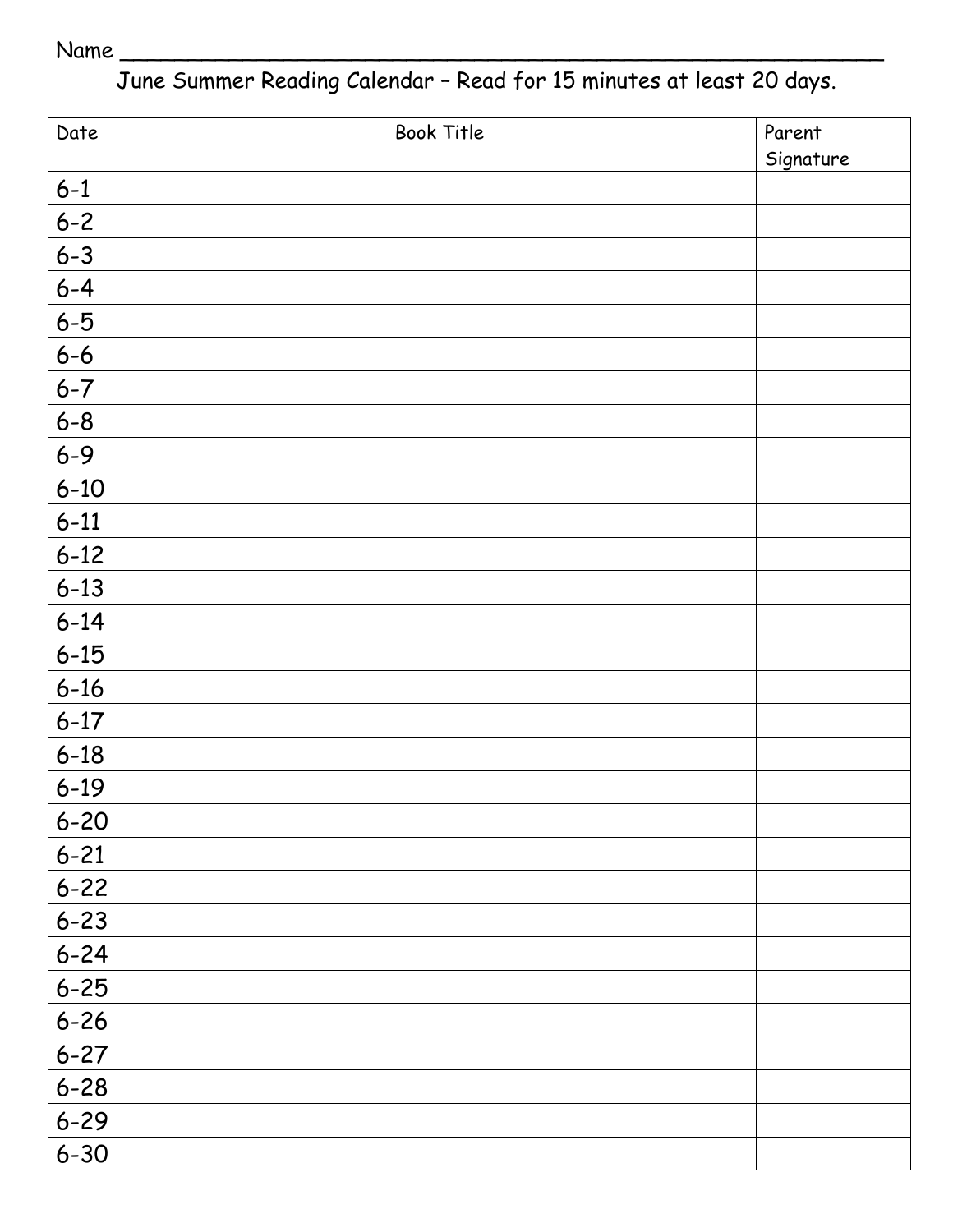#### Name \_\_\_\_\_\_\_\_\_\_\_\_\_\_\_\_\_\_\_\_\_\_\_\_\_\_\_\_\_\_\_\_\_\_\_\_\_\_\_\_\_\_\_\_\_\_\_\_\_\_\_\_\_\_\_\_

July Summer Reading Calendar – Read for 15 minutes at least 20 days.

| Date     | <b>Book Title</b> | Parent    |
|----------|-------------------|-----------|
|          |                   | Signature |
| $7-1$    |                   |           |
| $7 - 2$  |                   |           |
| $7 - 3$  |                   |           |
| $7 - 4$  |                   |           |
| $7-5$    |                   |           |
| $7-6$    |                   |           |
| $7 - 7$  |                   |           |
| $7 - 8$  |                   |           |
| $7 - 9$  |                   |           |
| $7-10$   |                   |           |
| $7-11$   |                   |           |
| $7-12$   |                   |           |
| $7-13$   |                   |           |
| $7-14$   |                   |           |
| $7-15$   |                   |           |
| $7 - 16$ |                   |           |
| $7-17$   |                   |           |
| $7-18$   |                   |           |
| $7-19$   |                   |           |
| $7 - 20$ |                   |           |
| $7 - 21$ |                   |           |
| $7 - 22$ |                   |           |
| $7 - 23$ |                   |           |
| $7 - 24$ |                   |           |
| $7 - 25$ |                   |           |
| $7 - 26$ |                   |           |
| $7 - 27$ |                   |           |
| $7 - 28$ |                   |           |
| $7 - 29$ |                   |           |
| $7 - 30$ |                   |           |
| $7 - 31$ |                   |           |